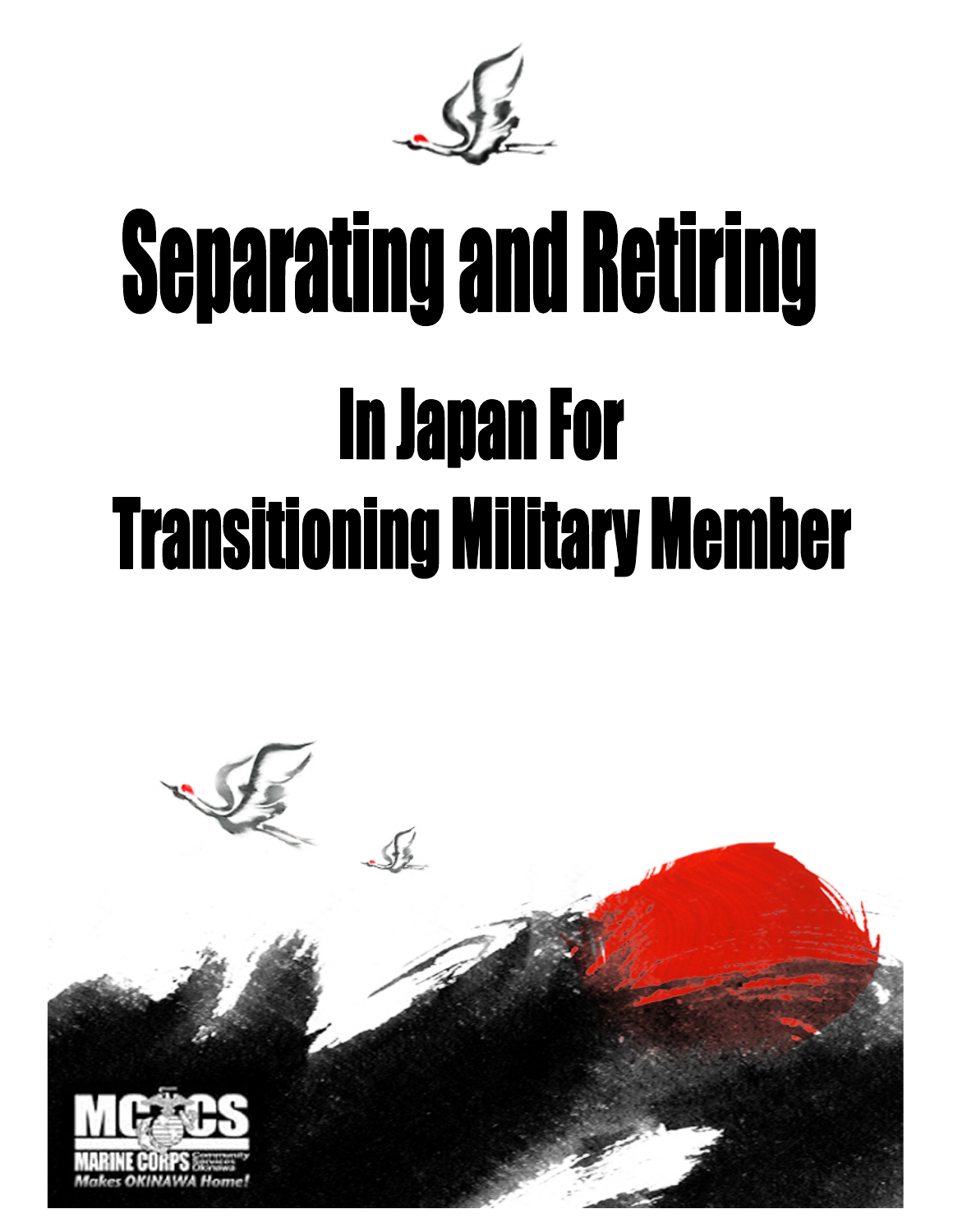

## OUTLINE

1. THE PAPERWORK 2. LEGAL STATUS A. PASSPORT & VISAS B. SOFA STATUS C. MISCELLANEOUS 3. DRIVER'S LICENSE 4. EMPLOYMENT 5. HOUSING 6. HEALTH CARE AND INSURANCE A. RETIREES B. SEPARATEES 7. MISCELLANEOUS 8. FUTURE CHALLENGES 9. RESOURCES

This is an informational pamphlet only and is subject to change at any time. Please contact the appropriate department for further information. (I.e. housing questions speak to Kadena Housing; Employment –Transition Office; Health Care- TRICARE; Passports – Consulate; etc.). For their contact numbers please refer to last page of the pamphlet.

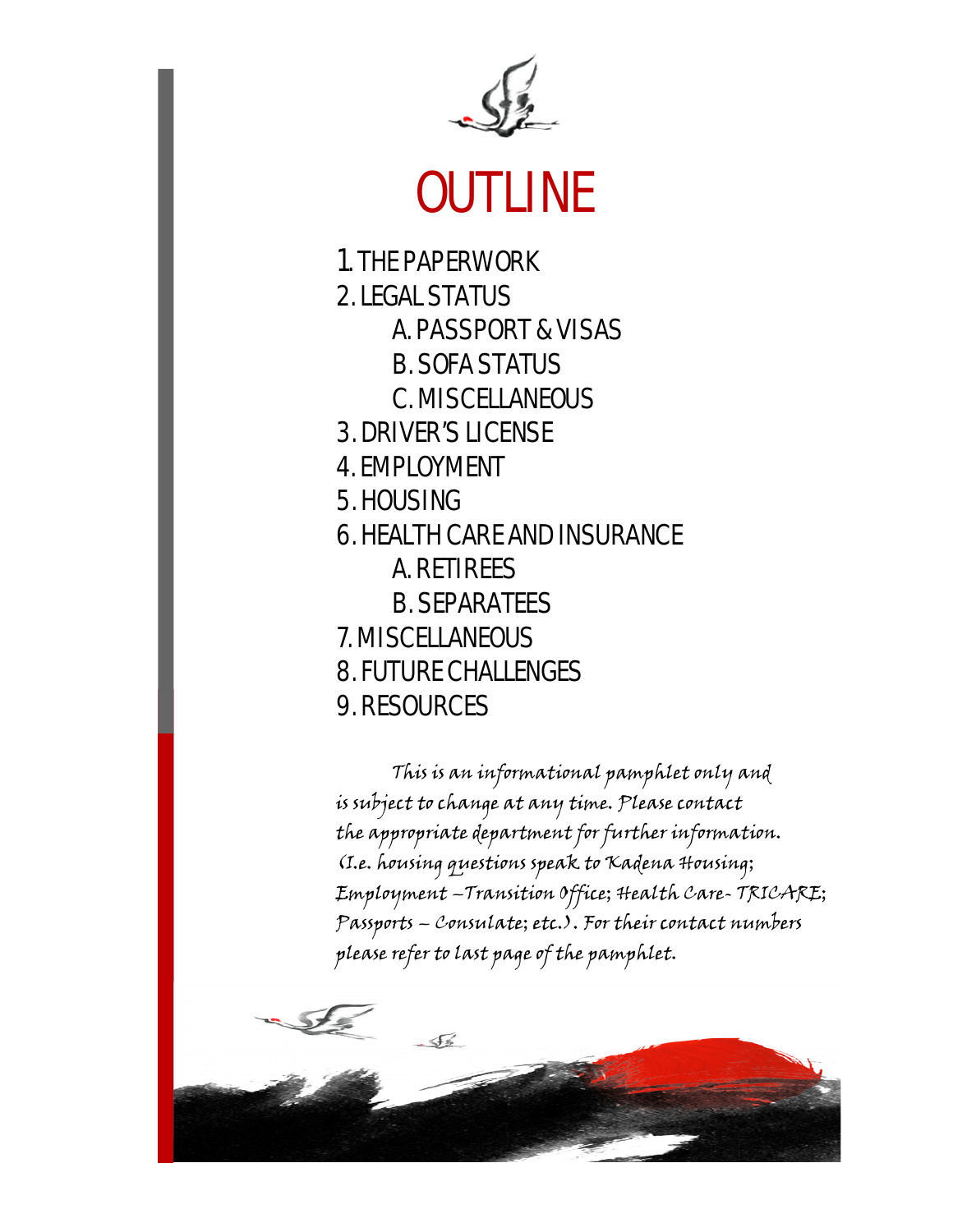

## 1. PAPERWORK

To start the paperwork, see your local IPAC Office or PSD and ask for the On-Island Separation package. In order to separate on the island without going back to the United States, you will need to have employment and the paperwork done at least 6 months before you EAS. So, start early!!!

## 2. LEGAL STATUS

## A. PASSPORT AND VISAS.

In order to obtain a visa to separate and stay in Japan, you need conditional approval from the Commanding Officer. In addition, you need to request a visa at the local Japanese Immigration Office in person. Finally, you will need to complete the following steps if you fall in to one of these categories.

#### **I. WORKING (SKILLED LABOR)**

#### **a.** *With "Certificate of Eligibility"*

Valid passport, visa application, photograph, and an original "Certificate of Eligibility" (COE) from the Ministry of Justice in Japan.

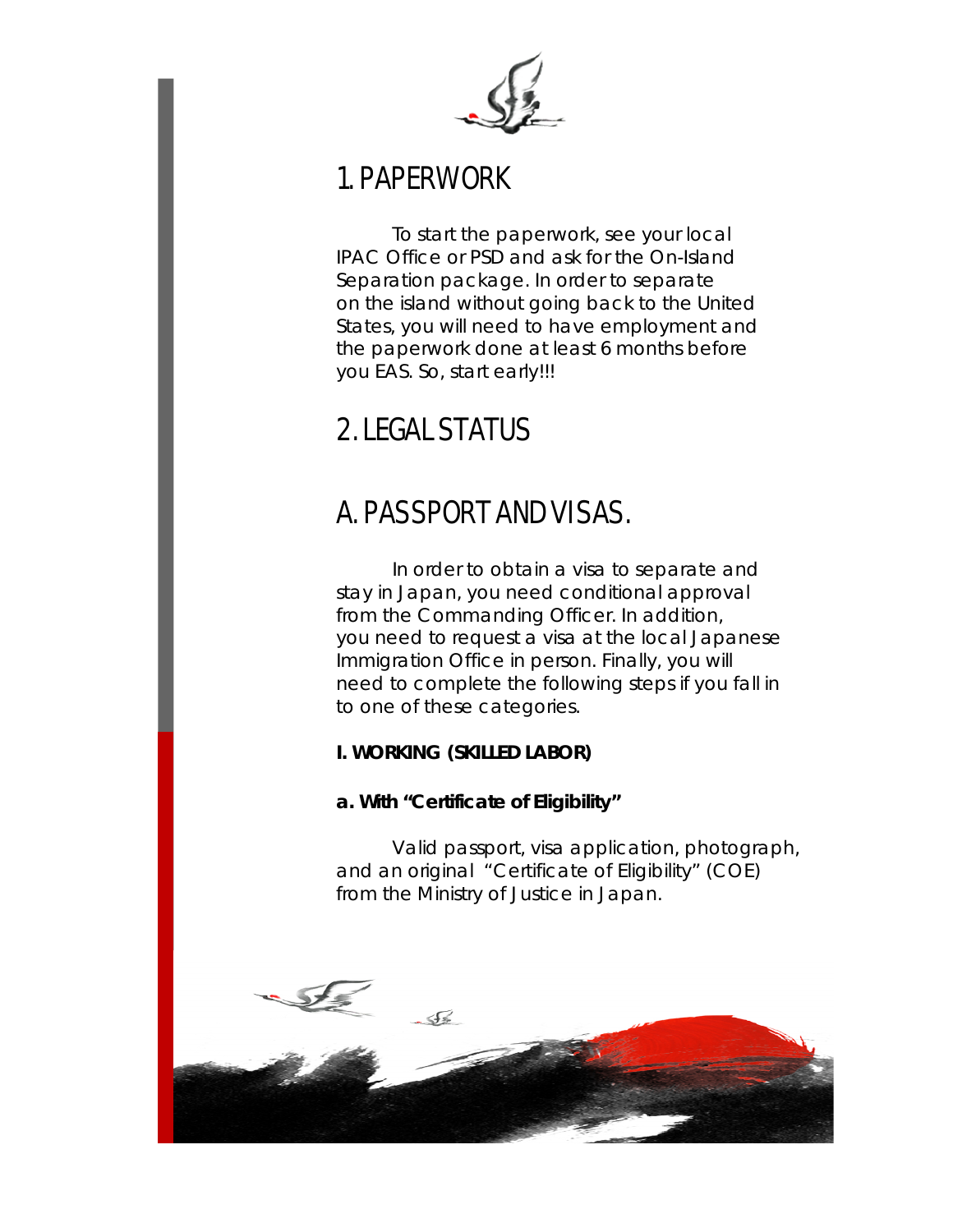

#### **b***. Without "Certificate of Eligibility"*

.

Except the COE, you will need the above plus documents outlining the receiving organization and its business (copy of corporate registration, recent profit-and-loss statement, list of alien employee, etc.), documents certifying qualification (i.e applicants CV), and copy of employment contract.

#### **II. Work (Engineer/Temporary/Contractor)**

#### **a.** *With "Certificate of Eligibility"*

Valid passport, visa application, photograph, and a original COE from the Ministry of Justice in Japan.

#### **b.** *Without "Certificate of Eligibility"*

Except the COE, you will need the above plus documents outlining the receiving organization and its business (copy of corporate registration, recent profitand-loss statement, list of alien employee, etc.), documents certifying qualifications (i.e. CV), copy of contract describing the activity, duration, and position.

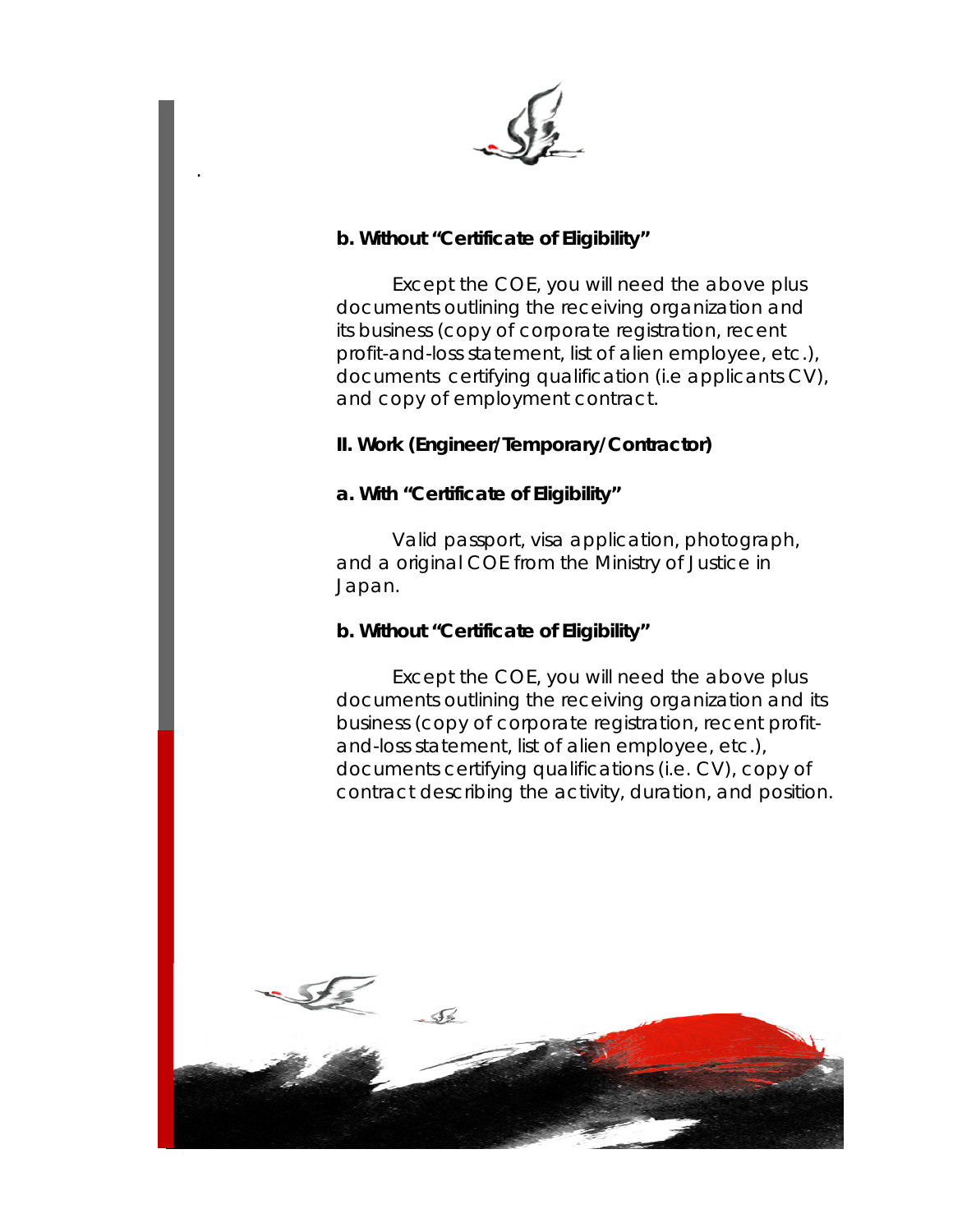

#### **III. US Spouse/Dependent of a Japanese National**

#### **a.** *With "Certificate of Eligibility"*

Valid passport, visa application photograph, and an original COE from Ministry of Justice in Japan.

#### **b.** *Without "Certificate of Eligibility"*

Except the COE, you will need all of the above plus Japanese family register certifying the marriage.

#### **1b. If Japanese spouse (JS) is employed:**

A letter of guarantee from JS, JS's Certificate of Employment (COY), and Certificate of Tax Payment (COT)

#### **2b. If JS is not employed:**

A letter of guarantee from Japanese Guarantee (JG) residing in Japan, JG's COY, and COT.

If you would like to come back to Japan after separating in the US, you will need to obtain a visa through the Japanese Embassy or consulate located in the US. For more information, visit:

#### **Japanese Embassy in Washington.**

http://www.us.emb-japan.go.jp/english/html

**American Embassy in Tokyo** [http://japan-usembassy.gov](http://japan-usembassy.gov/)

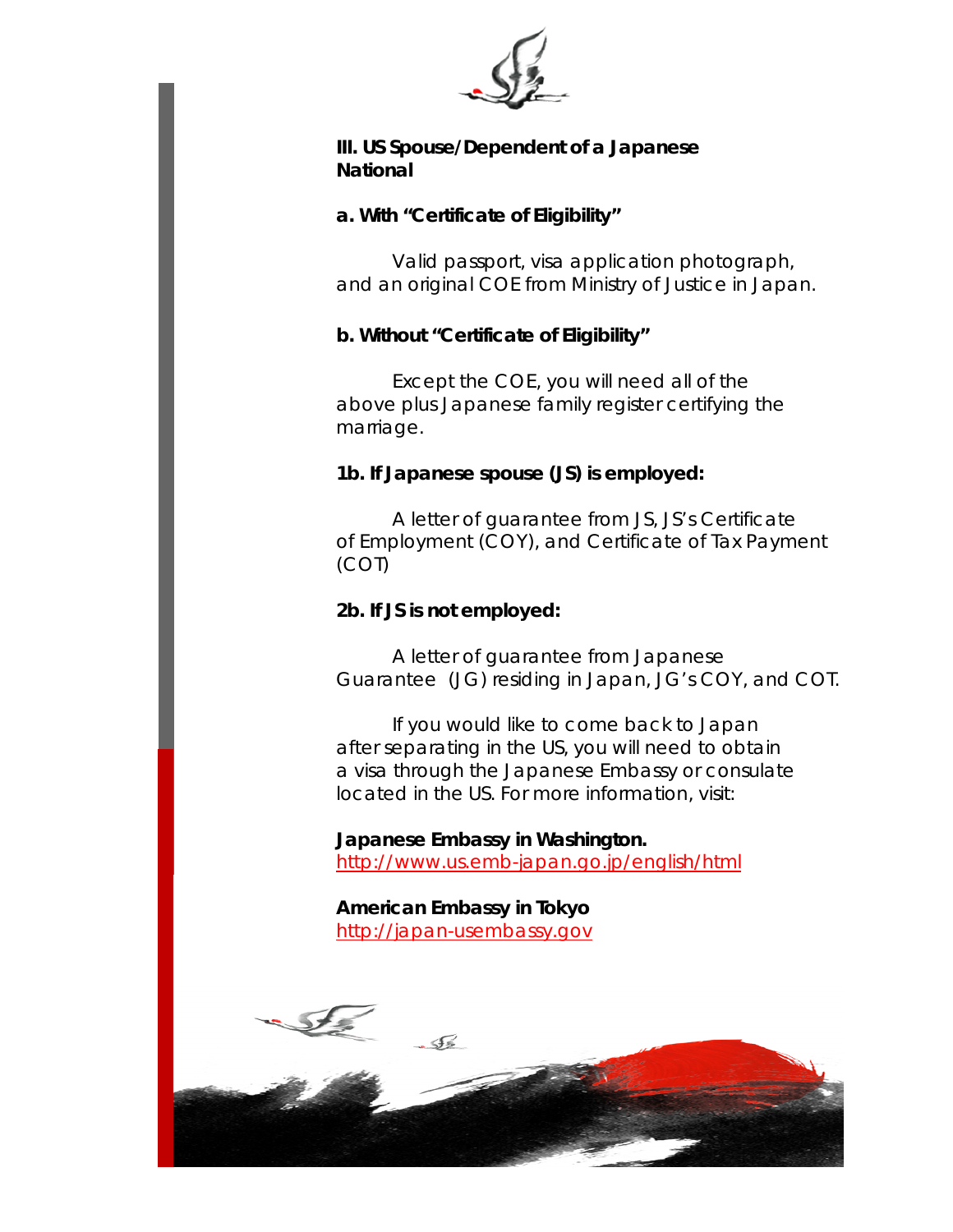

## B. SOFA STATUS

If you are currently an active duty member or a spouse of an active duty member, you have Status of Forces Agreement (SOFA) status. With this, you have access to the military installations and the use of the facilities (commissary, hospital, gym, etc.). You also have a "Y" license plate for your car, the use of the USPS, and you may receive military assistance if involved in an accident and/or illness.

However, you lose the SOFA status when you separate from the military and/or upon completion of terminal leave. If you separate locally and on terminal leave, you still have SOFA until your separation date. Once you lose the SOFA status, you have 60 days to either obtain a visa or depart Japan. Although having SOFA status is not mandatory, finding a way to obtain this status will make it easier for your transition and stay in Okinawa.

## C. MISCELLANOUS

If you, your spouse, and/or dependents reside in Japan longer than 90 days, you are required to register at the municipal office of the town or village in which you reside. Make sure you take your passport along with a statement of intention to stay in Japan.

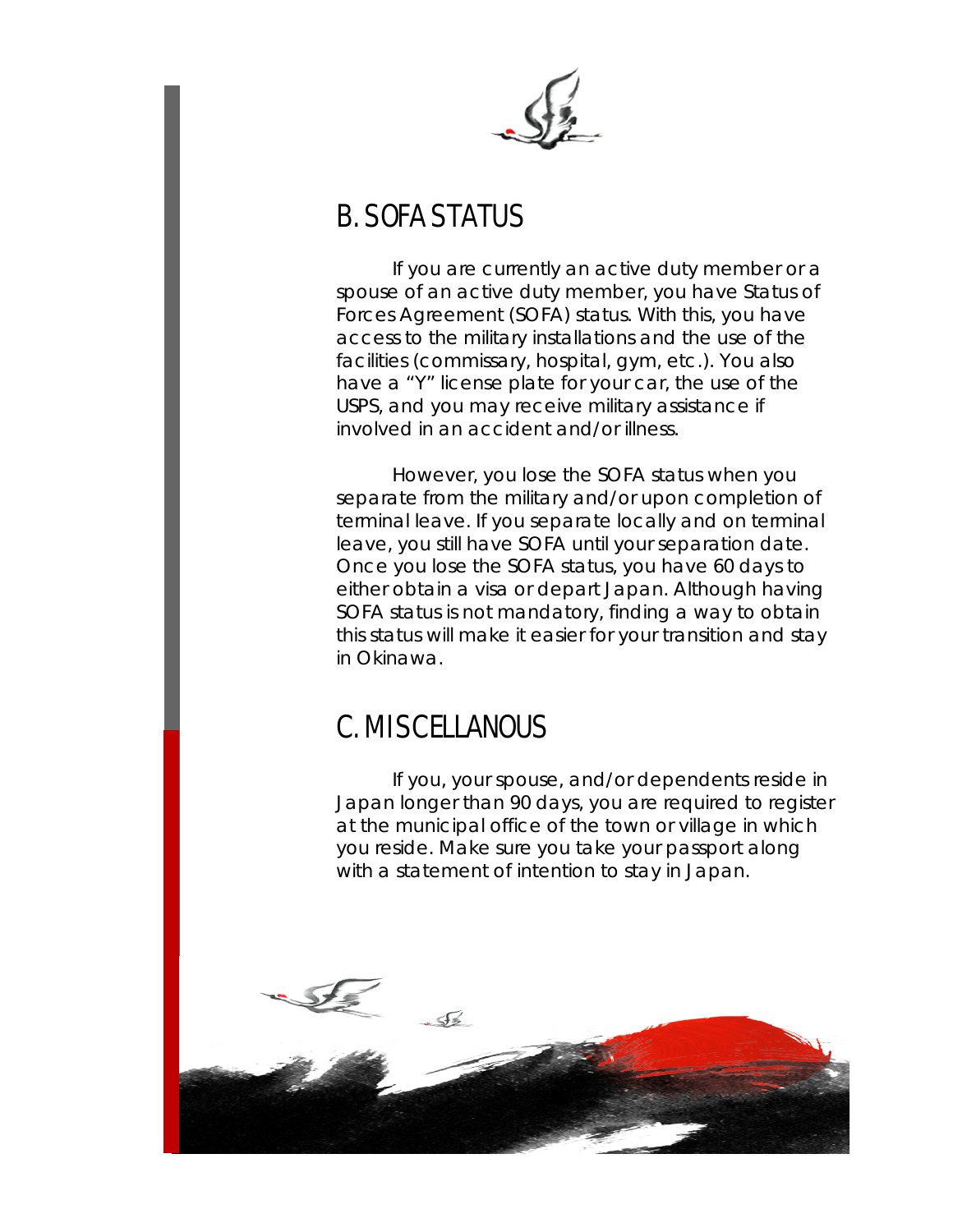

If you are not a retiree, you will not have access to base facilities. You will be treated like a visitor and need to be sponsored to come on base.

If you elect to join the reserves, you and your family will receive an I.D. card, have access to military installations and receive TRICARE if you meet the requirements.

## 3. DRIVER LICENSE

As mentioned earlier, by living here without SOFA, you will not have access to things you might have grown accustomed to. In addition, once you have decided to live in Japan without SOFA, you will need to obtain a Japanese Driver's License. An international Driver's Permit will not suffice.

To obtain a Japanese license or Gaimen Kirikae, you will need to bring the following to the Driver's License Center in Naha: a valid foreign driver's license (stateside) AND proof that you have stayed in the issuing country for at least 3 months total after obtaining the license.

Once you have those documents, you will need to go to the Driver's License Center and do the following: submit application documents, take the Aptitude test, complete a traffic rule knowledge check, and a driver's test. In addition, you will need to have your foreign driver's license translated into Japanese which has to be done through a JAF Translation Office.

To obtain the application form for the JAF, go to: <http://www.jaf.or.jp/e/index.htm>

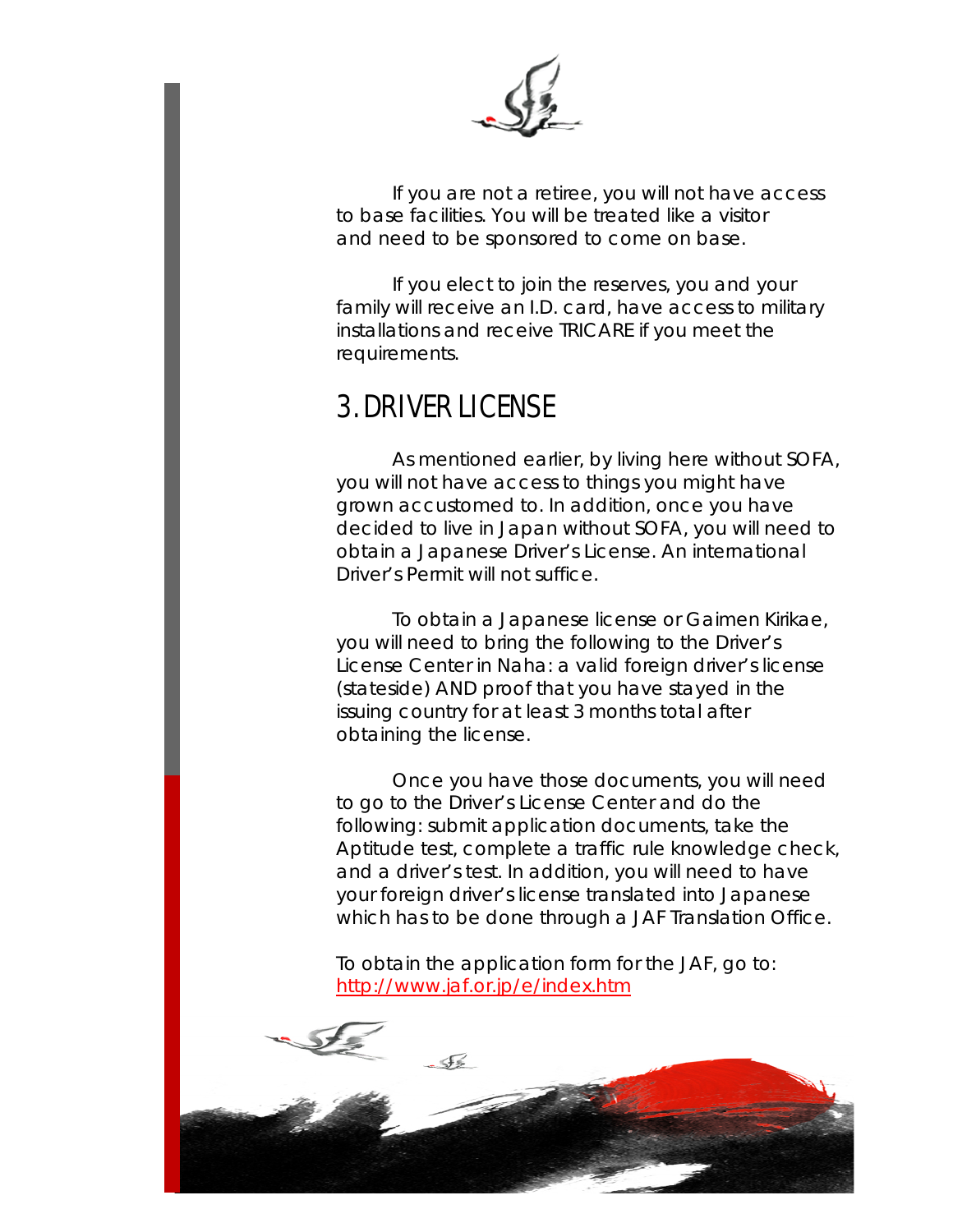

There is a fee of 3,000 YEN which is nonrefundable and it usually takes 2-3 weeks to obtain the translation for the license.

After you obtain your translated driver's license, you will need to get a Certificate of Residence at your local Citizens' Affairs of your local prefecture. There is also a nominal fee for this certificate as well. After that, you can visit the Driver's Center with all of the above documentation along with 5,000 YEN between the hours of 0800-1200. The written test can only be taken on a certain day and will cost around 2,650 YEN. The driver's test is next which can take 2-3 weeks to get a time slot and cost around 3,500 YEN. (\*all of these fees are subject to change).

### JAF Urasoe Office

**Address:** 1-48-7 Maeda Urasoe-shi Okinawa, Japan. **Office:** 098-877-9225

## 4. EMPLOYMENT

There are two main types of employment onisland and on-base: Non Appropriated Funds (NAF) and Appropriated Funds (APF). With General Service (GS) jobs, a travel agreement and a housing allowance will not always be given when you are offered a position. Pay special attention to the job announcement to understand who the company is looking to hire (local hire, international candidate, and/or world-wide hire). If you have a visa, you might not be considered a world-wide hire and receive housing allowance.

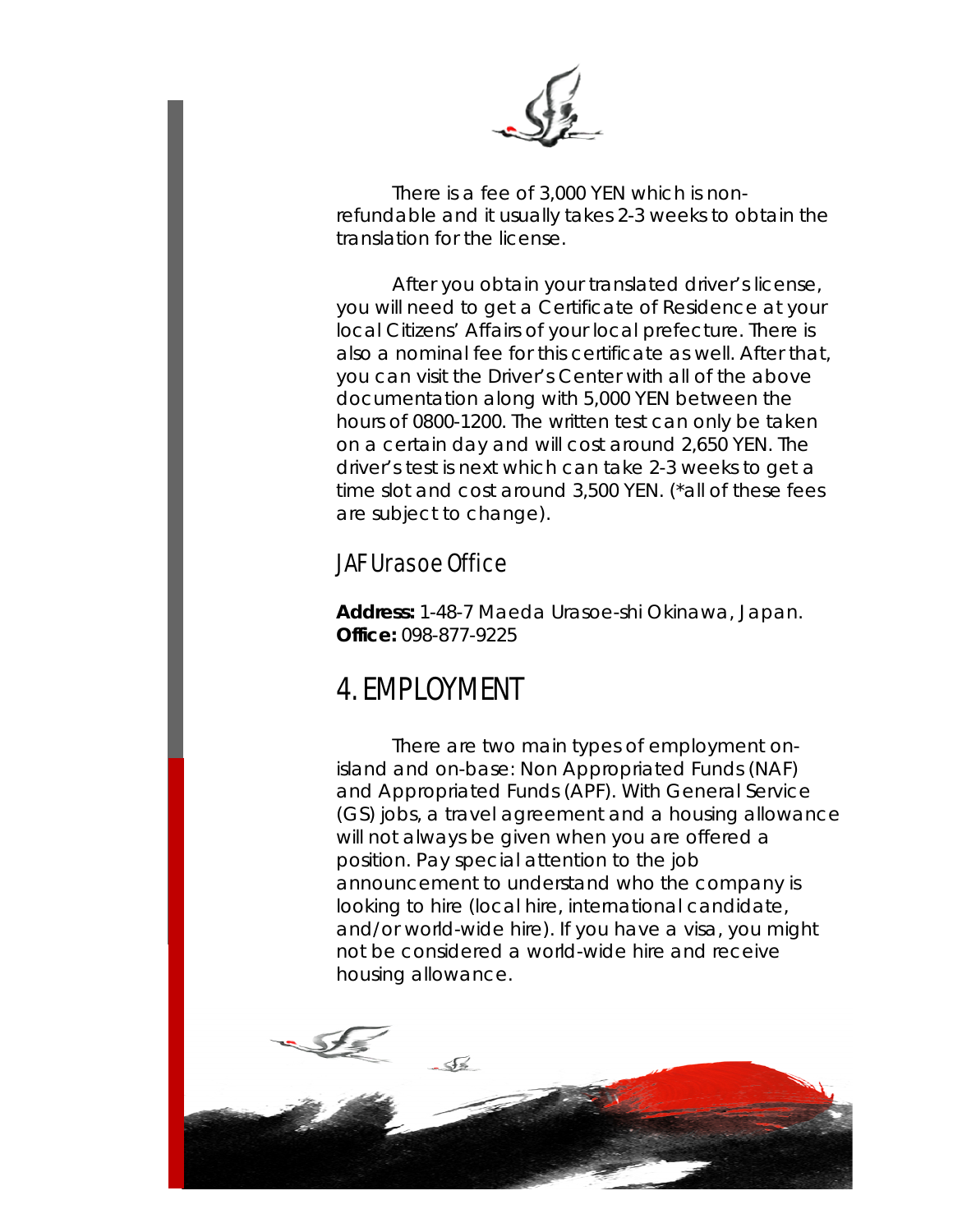

You are allowed to apply for positions while on terminal leave from the military or 120 days before your separation date. Again, pay attention to the job announcement and contact the Human Resource office for further questions about the applications process.

There are contractor employment opportunities and the best way to learn about the jobs is through networking. Start asking around to see if anyone is hiring, what companies you might want to work for, and what positions are available.

#### **Vacancies are usually posted on:**

[www.mccsokinawa.com/jobs/](http://www.mccsokinawa.com/jobs/) [http://www.usajobs.gov](http://www.usajobs.gov/)

For a more extensive listing and to learn more about the Federal Application process, you can contact your local Transition and Employment office.

The Transition office holds monthly Federal Application, Resume and Interview workshops at Camp Foster, Schwab, Hansen, Kinser and Courtney.

To find more information about the benefits, SOFA availability, and other topics, contact the Human Resource office located on the job announcement.

You can also call **MCCS NAF HRO** at 645-3052 or **GS CHRO** at 645-2475

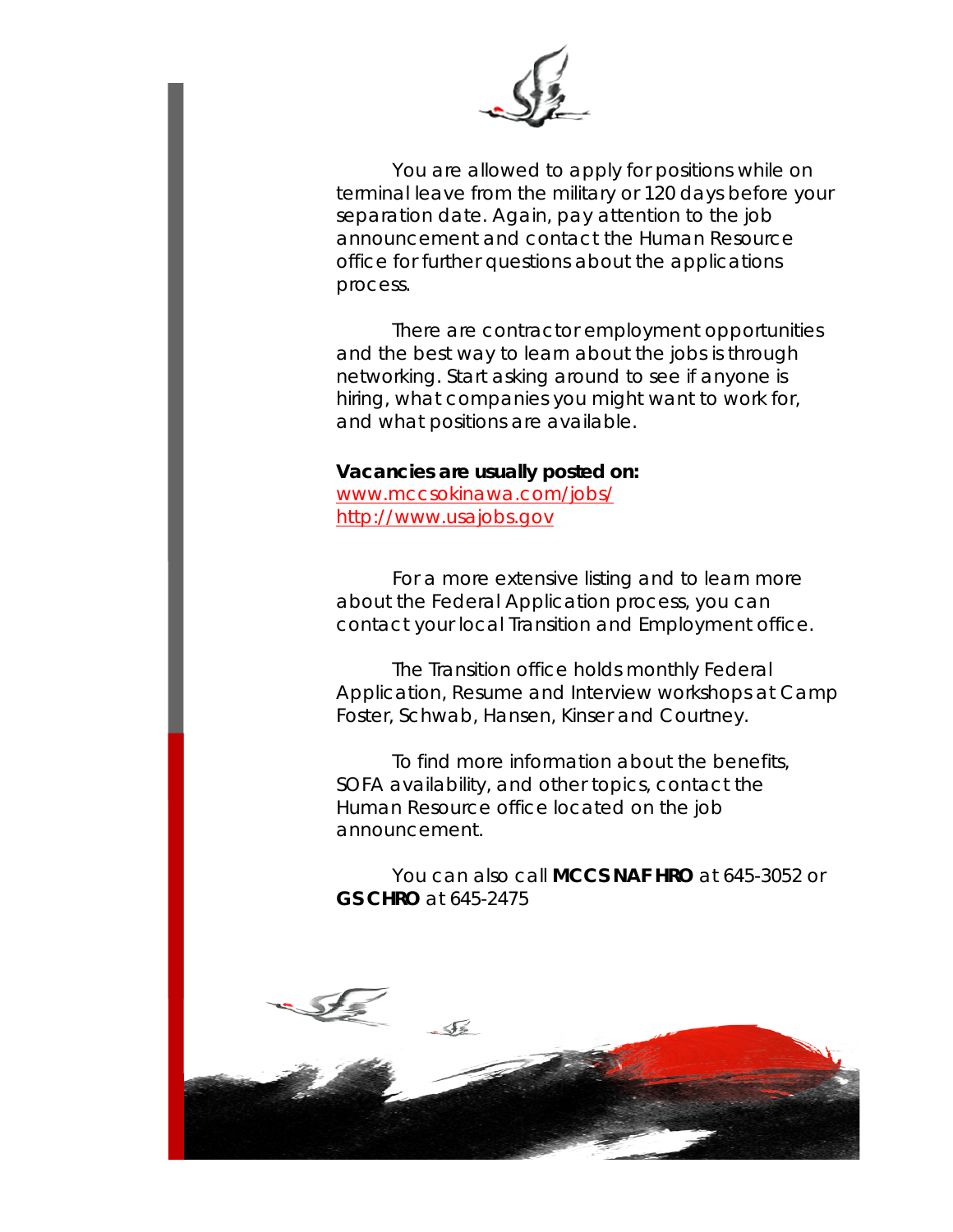

## 5. HOUSING

Looking for an apartment or house to rent in Okinawa can be challenging and frustrating. It is suggested that you bring a translator who can explain the terms of the lease. Also, keep in mind that some housing agencies will not rent to foreigners.

There are some noticeable differences between American housing and to Okinawa housing. These differences usually are less square footage, no a/c, no oven, pay for parking, bathroom facilities, no dryers, and the location of the washing machine. When renting, a Japanese sponsor might need to co-sign in the event the rent is not paid.

After the contract has been signed, there might be additional fees to include, but are not limited to the following:

- 1<sup>st</sup> month's rent and maintenance fees
- Insurance
- Housing Agency Fee (1 month rent)
- Deposit (1-3 months' rent)
- Reikin is non- refundable (1-3 months' rent)

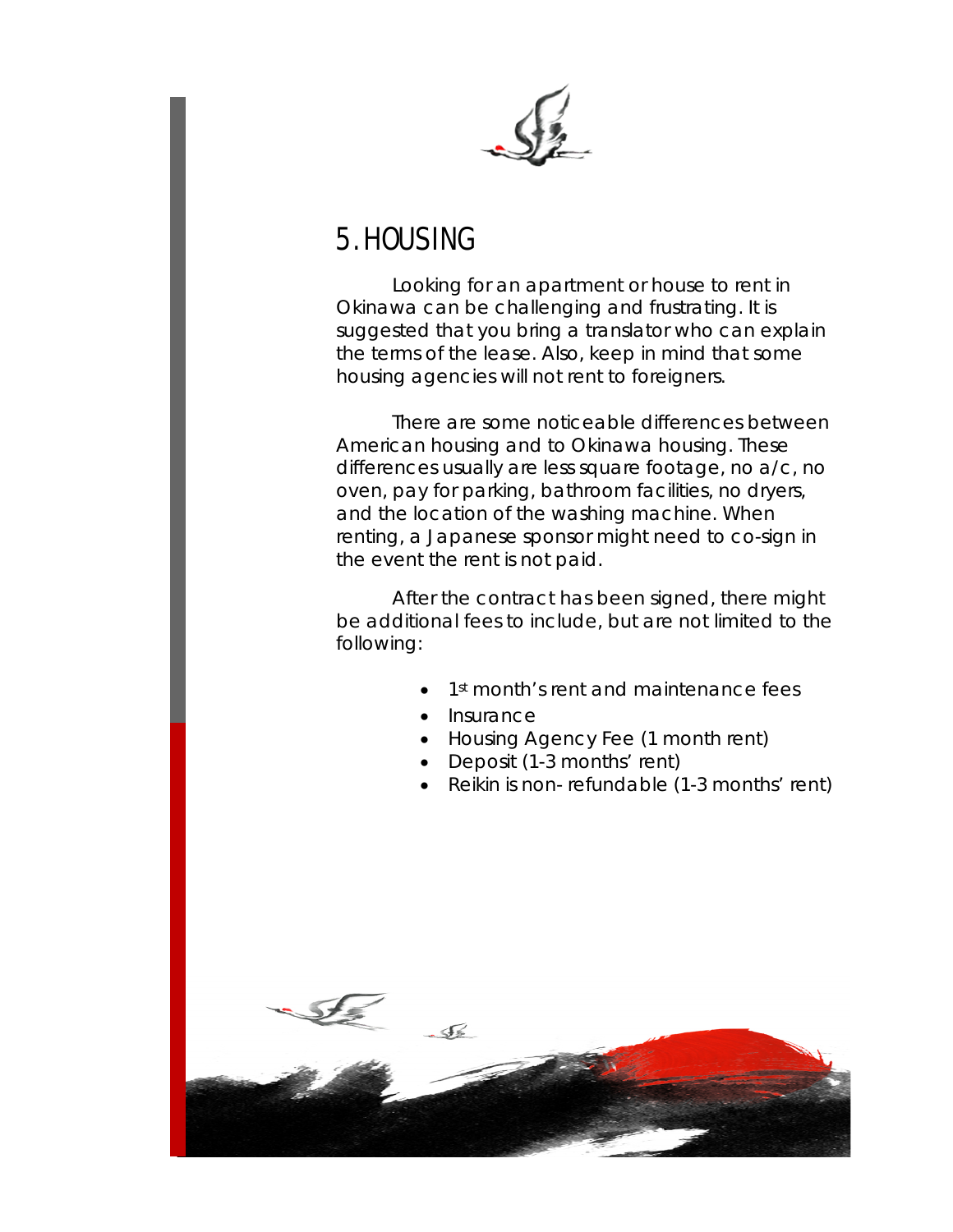## 6. HEALTH CARE AND INSURANCE

#### **A. RETIREES**

As a retiree, you are automatically enrolled in TRICARE Standard Overseas if your information is current in DEERS. You will receive care from either the host- nation provider or you can also be seen at the military treatment facility, but only on a spaceavailable basis. In addition, you may have to pay the provider in full and then file a claim with TRICARE for reimbursement. For more information, visit http://www.tricare.mil/Resources/Claims.aspx

As a Separatee, you will not have the ability to get TRICARE. Once you obtain your long-term visa for Japan, you can enroll in Japan's national health insurance system. However, it does not pay for medical evacuation. If you do not get enrolled in the national health insurance system, you will need to pay the provider in full at the time of treatment. If you are paying in full, many places do not accept credit/debit cards or checks drawn on U.S. bank accounts.

If you have another type of U.S. health insurance, make sure you ask your provider if your stay in Japan will be covered. Not all insurance companies will cover you.

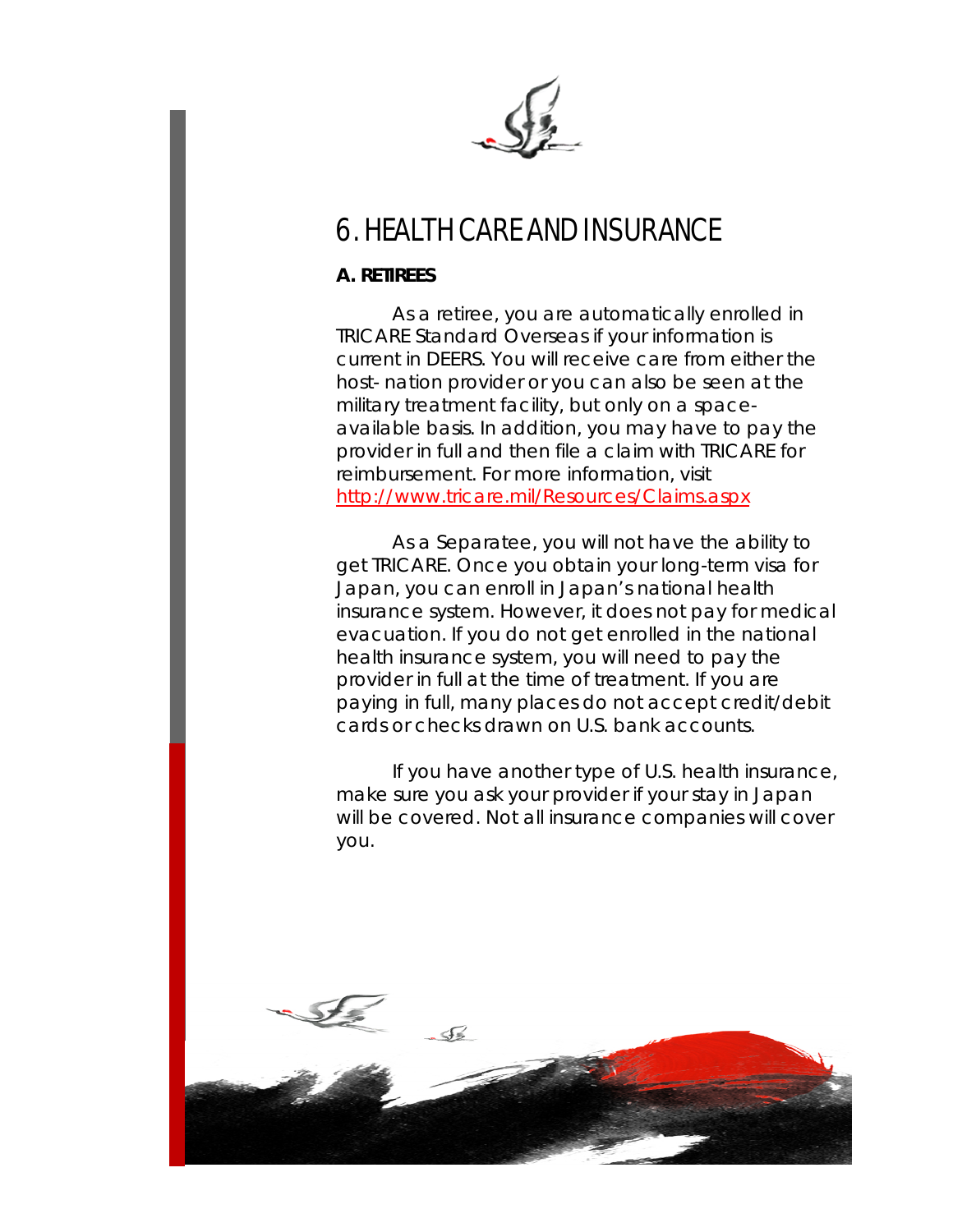

In addition, U.S. prescriptions are not honored in Japan and some common medication for things such as ADHD, are not widely available. You might also want to check out the Centers for Dieses Control (CDC) website to learn about local outbreaks and recommended vaccinations. You can visit their website at<http://www.cdc.gov/>

## 7. MISCELLANOUS

Japan is one of the most seismically (earthquakes) active locations in the world along with additional dangers such as tsunami and typhoons. If you would like to make sure you receive travel alerts and local advisors/ warnings, you can register in the Smart Traveler Enrollment Program (STEP).

<https://travelregistration.state.gov/ibrs/ui/> https://step.state.gov/step/

This is also beneficial because it always lets the U.S. government know that in the event of a crisis, how many U.S. citizens are located overseas, and how many they need to evacuate if the need arises.

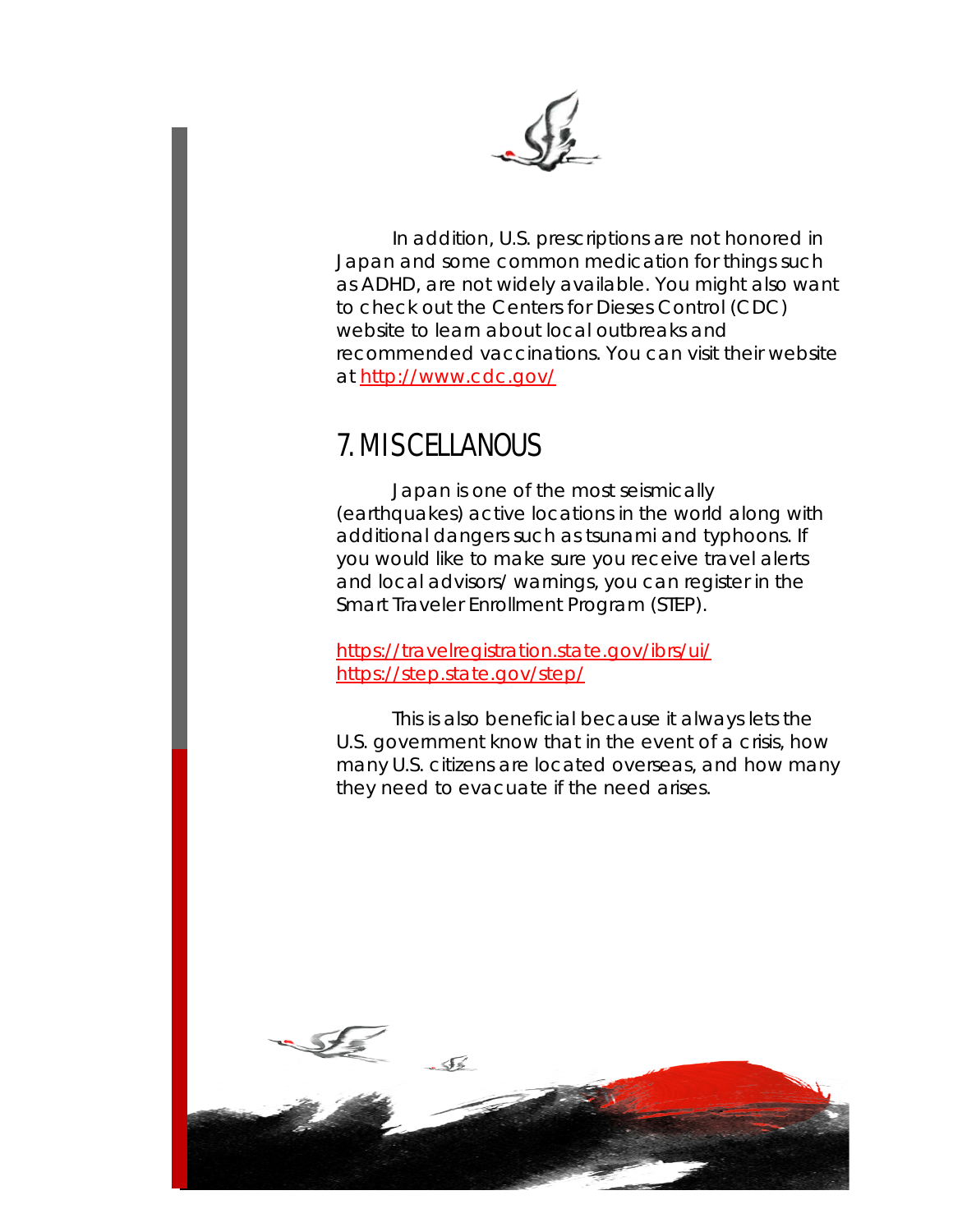

## 8. FUTURE CHALLENGES

Besides the cultural barrier and new surroundings, there are other challenges that might be present later on. First, if you are unable to get SOFA and/or you are not a retiree, you will not have access to the hospital. Second, the military Distribution Management Office (DMO) gives you 364 days to decide if you want to stay here. Up until that mark, if you decide to leave the island, DMO will provide you with the same service as if you were PCSing. However, at day 365, DMO will no longer help you move your belongings.

## 9. RESOURCES

**Information about Japan from the U.S. Government** http://www.state.gov/r/pa/ei/bgn/4142.htm

**Japan Travel Alerts** http://japan.usembassy.gov/e/acs/tacs-warden.html

**Smart Traveler Enrollment Program** <https://travelregistration.state.gov/ibrs/ui/>

**U.S. Embassy in Japan** <http://japan.usembassy.gov/>

**Living On-Island Information** <https://sites.google.com/site/urasoeblog/>

**Immigration Control and Refugee Recognition Act** [http://www.immi](http://www.immi-/) moj.go.jp/english/newimmiact/newimmiact\_english.html

**US Consulate Office Office:** 098-876-4211 **Email**: NahaACS@state.gov http://naha.usconsulate.gov/contact.html

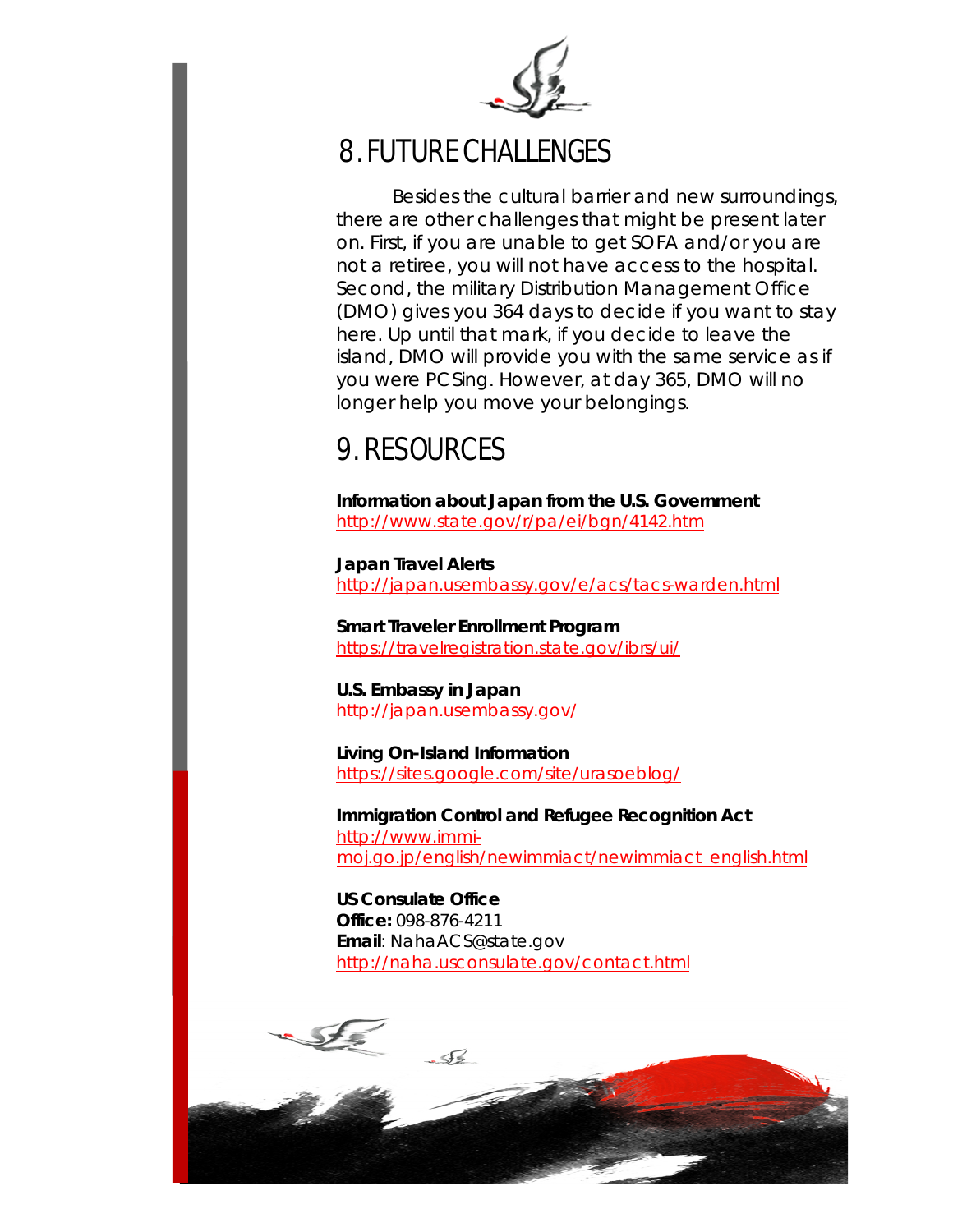

**If you would like additional assistance with finding employment, you can contact your local Transition Office.** 

| <b>CAMP LOCATION</b> | <b>PHONE NUMBER</b> | <b>BUILDING #</b> |
|----------------------|---------------------|-------------------|
| <b>Camp Foster</b>   | 645-3151            | <b>Bldg. 445</b>  |
| <b>Camp Kinser</b>   | 637-2815/1307       | <b>Bldg. 1220</b> |
| <b>Camp Hansen</b>   | 623-4522/7736       | <b>Bldg. 2339</b> |
| Camp Schwab          | 625-2622/2699       | <b>Bldg. 3327</b> |
| <b>Camp Courtney</b> | 622-7332/7878       | <b>Bldg. 4425</b> |

## For additional information/assistance:

**Relocation Office:** 645-8395

**Retired Activities Office:** 645-3159

**TRICARE Overseas Office:** 646-7704

**Veteran Affairs and benefits:**  VA representative on Camp Foster: 645-3508 Kadena: 634-3366

**Off-base housing:** Kadena Housing: 634-1430